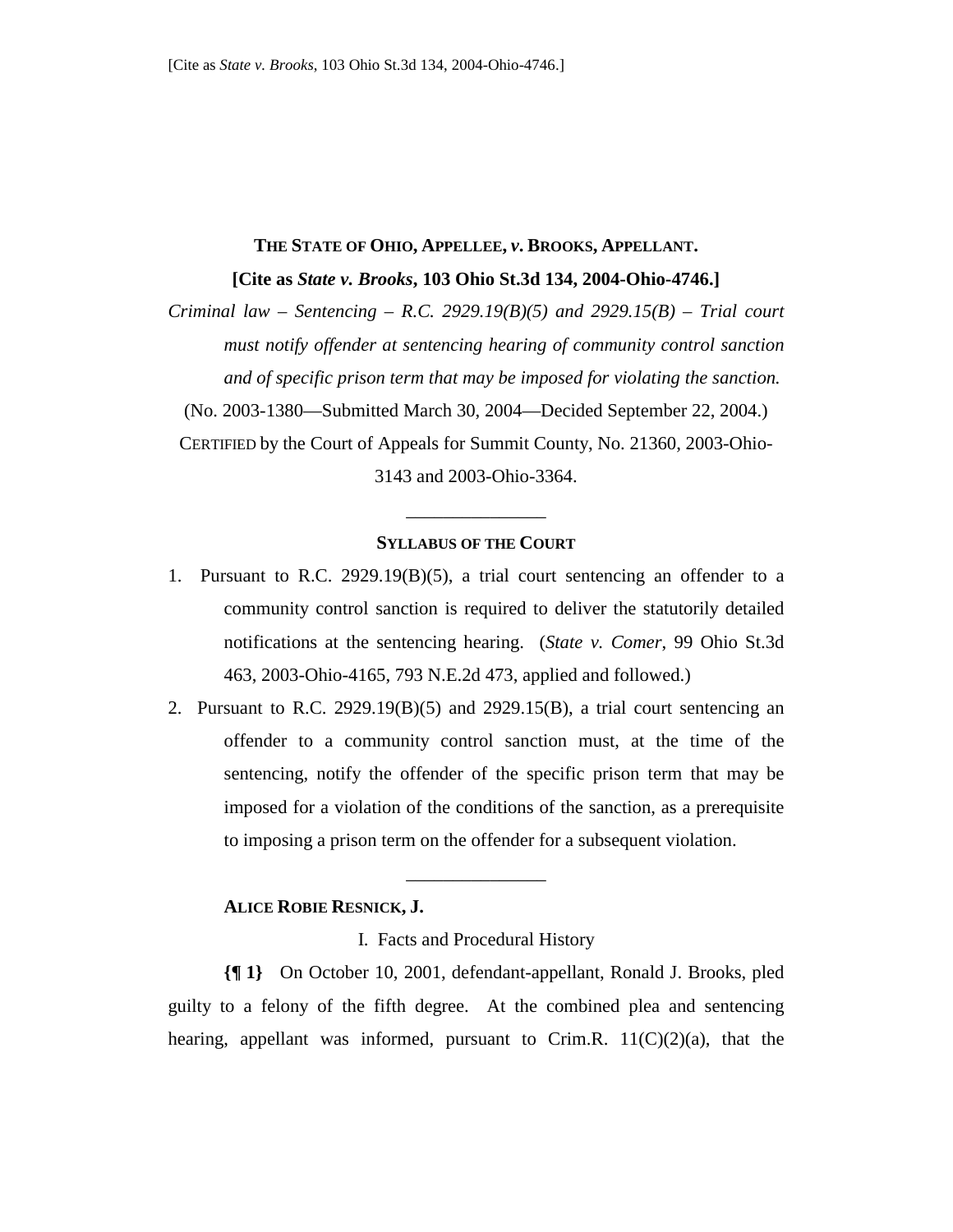maximum sentence for a fifth-degree felony is 12 months' incarceration. After accepting appellant's plea, the trial court sentenced appellant to a term of two years of community control with conditions, his plea-bargained sentence. See R.C.  $2929.19(B)(5)$  and  $2929.15$ . The trial court at that time did not notify appellant of the prison term that would be imposed if he violated the terms of his community control. In a journal entry filed the next day, the trial court noted that violation of the conditions could lead to "a prison term of 6 to 12 months."

**{¶ 2}** On November 14, 2002, appellant pled guilty to violating the conditions of his community control and was sentenced to eight months in prison. See R.C. 2929.15(B) and 2929.14. At that hearing, appellant's attorney argued to the trial court that appellant could not be sentenced for this violation because the trial court at the original October 10, 2001 sentencing failed to inform appellant under R.C. 2929.19(B)(5) of the "specific prison term" that may be imposed for such a violation. The trial court rejected this argument.

**{¶ 3}** The Court of Appeals for the Ninth District affirmed the judgment of the trial court and upheld appellant's sentence. Finding its judgment in conflict with the judgments of the Fourth District Court of Appeals in *State v. McPherson* (2001), 142 Ohio App.3d 274, 755 N.E.2d 426, and *State v. Grodhaus* (2001), 144 Ohio App.3d 615, 761 N.E.2d 80; the judgment of the First District in *State v. Giles*, Hamilton App. No. C-010582, 2002-Ohio-3297, 2002 WL 1393559; and the judgment of the Second District in *State v. Bradley*, 151 Ohio App.3d 341, 2003-Ohio-216, 784 N.E.2d 134, the court of appeals granted appellant's motion to certify a conflict. The cause is now before this court upon our determination that a conflict exists.

#### II. R.C. 2929.15(B) and 2929.19(B)(5)

**{¶ 4}** The issue certified for our review is "[w]hether or not R.C. 2929.15[B], second sentence, read *in pari materia* with R.C. 2929.19(B)(5),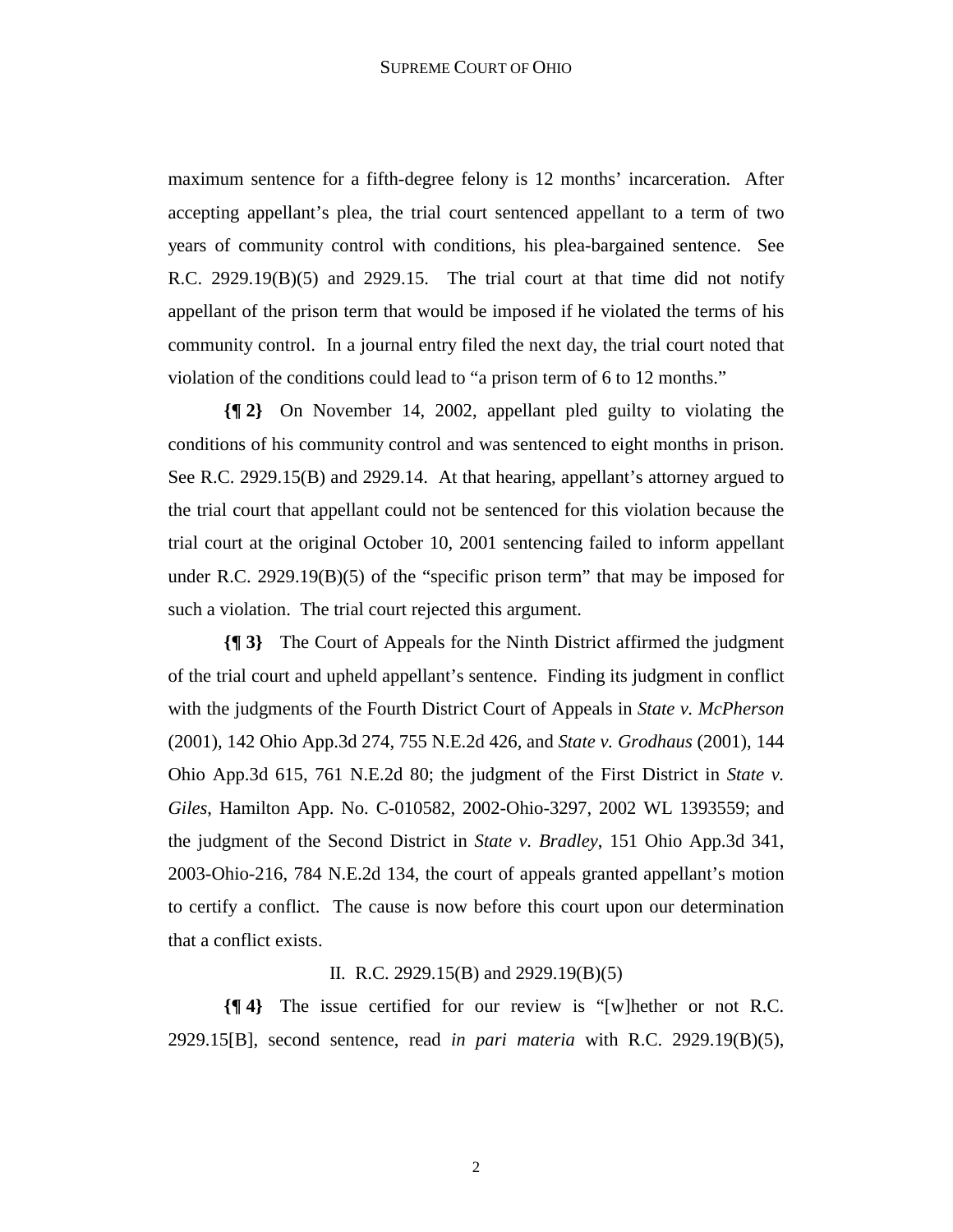second sentence, requires that a court sentencing a defendant to a community control sanction must, at the time of such sentencing, notify the defendant of the specific prison term it may impose for a violation of such sanction, as a prerequisite to imposing a prison term on the defendant for such a violation." 100 Ohio St.3d 1407, 2003-Ohio-4948, 796 N.E.2d 535.

**{¶ 5}** The parties agree that appellant has served the term of imprisonment imposed by the trial court for his violation of community control and that the certified issue therefore is moot as to appellant. However, we find that the situation before us is capable of repetition yet evading review, and we therefore proceed to consider the certified issue. See *Adkins v. McFaul* (1996), 76 Ohio St.3d 350, 350-351, 667 N.E.2d 1171; *Hughes v. Ohio Bur. of Motor Vehicles* (1997), 79 Ohio St.3d 305, 307, 681 N.E.2d 430. Furthermore, as our decision to recognize the certified conflict indicates, this case raises an issue of public importance and general interest.

**{¶ 6}** This appeal concerns two statutes and implicates other sentencing statutes within R.C. Chapter 2929. R.C. 2929.19(B)(5) provides that if a sentencing court decides to impose an authorized community control sanction at an R.C. 2929.19 sentencing hearing, "the court shall notify the offender that, if the conditions of the sanction are violated, if the offender commits a violation of any law, or if the offender leaves this state without the permission of the court or the offender's probation officer, the court may impose a longer time under the same sanction, may impose a more restrictive sanction, or may impose a prison term on the offender and *shall indicate the specific prison term that may be imposed as a sanction for the violation*, as selected by the court from the range of prison terms for the offense pursuant to section 2929.14 of the Revised Code." (Emphasis added.)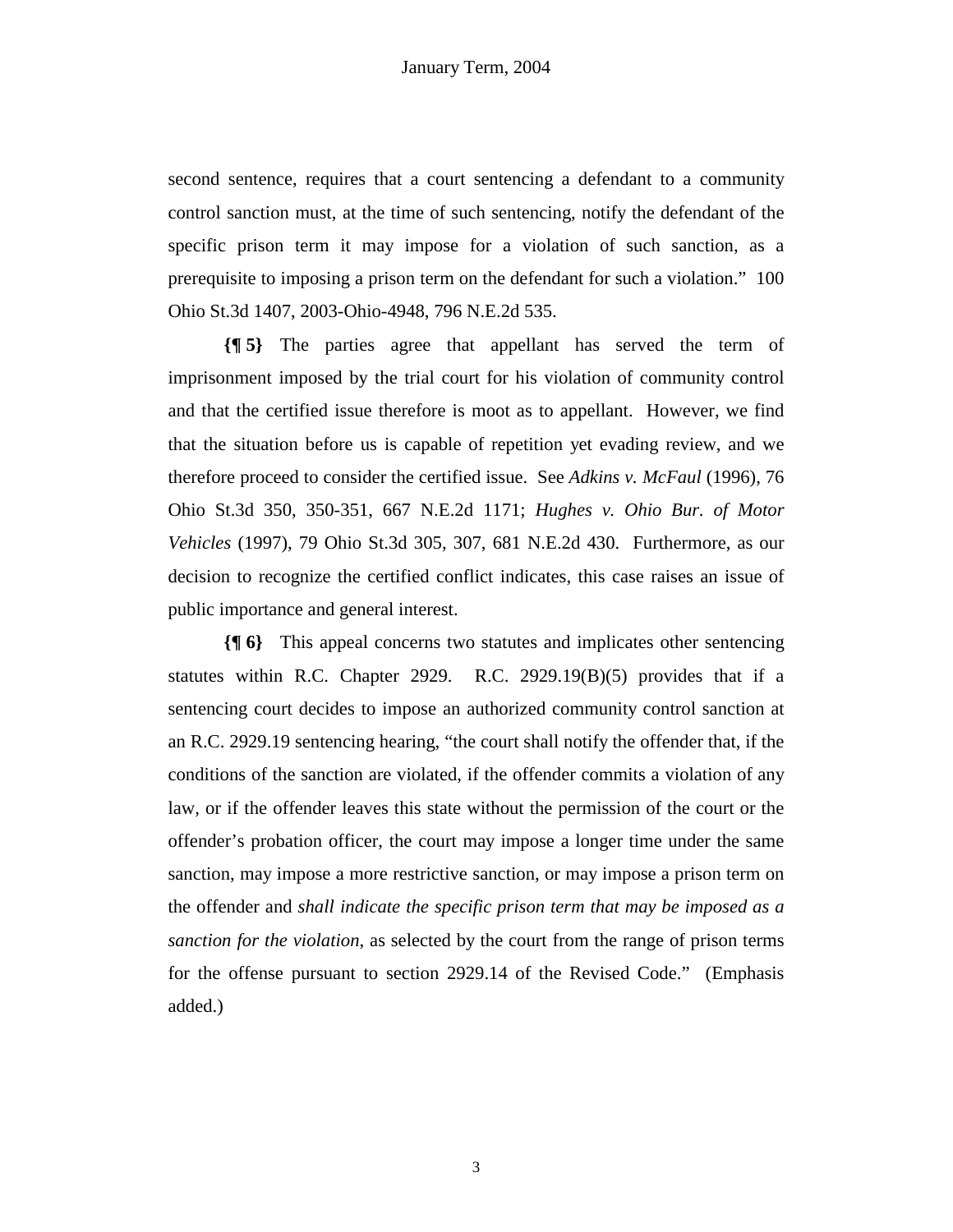**{¶ 7}** R.C. 2929.15(B), which details procedures for a trial court to follow when an offender has violated the conditions of community control, reiterates the three options available to the sentencing court that are mentioned in R.C. 2929.19(B)(5) and further provides that if an offender violates the conditions and the court chooses to impose a prison term under R.C. 2929.14, the prison term "shall not exceed the prison term specified in the notice provided to the offender at the sentencing hearing pursuant to division  $(B)(3)$  [sic,  $(B)(5)$ ] of section 2929.19 of the Revised Code."

**{¶ 8}** We begin by agreeing with those courts that have found that, when a trial court judge gives no notice whatsoever under R.C. 2929.19(B)(5) to an offender being sentenced to community control of any prison term that may be imposed if the conditions of community control are violated, a prison term may not be imposed for violation of the conditions. See, e.g., *State v. Jones*, 7th Dist. No. 02 HA 547, 2003-Ohio-5152, 2003 WL 22231899, ¶ 24 (although appellate courts disagree over the exactness with which trial courts must comply with R.C. 2929.19[B][5], all appellate courts agree that some notification under the statute must occur).

**{¶ 9}** This case requires us to consider the extent of notification required under R.C.  $2929.19(B)(5)$  and the point at which that notification must be given. The decisions of Ohio courts of appeals are in conflict over precisely how trial court judges must comply with R.C. 2929.19(B)(5) in sentencing an offender to a term of community control.

**{¶ 10}** As illustrated by the four cases named by the court of appeals as being in conflict with its decision, some appellate districts have held that a trial court must strictly comply with R.C. 2929.19(B)(5) and that anything less than strict compliance requires reversal of any prison term later imposed under R.C.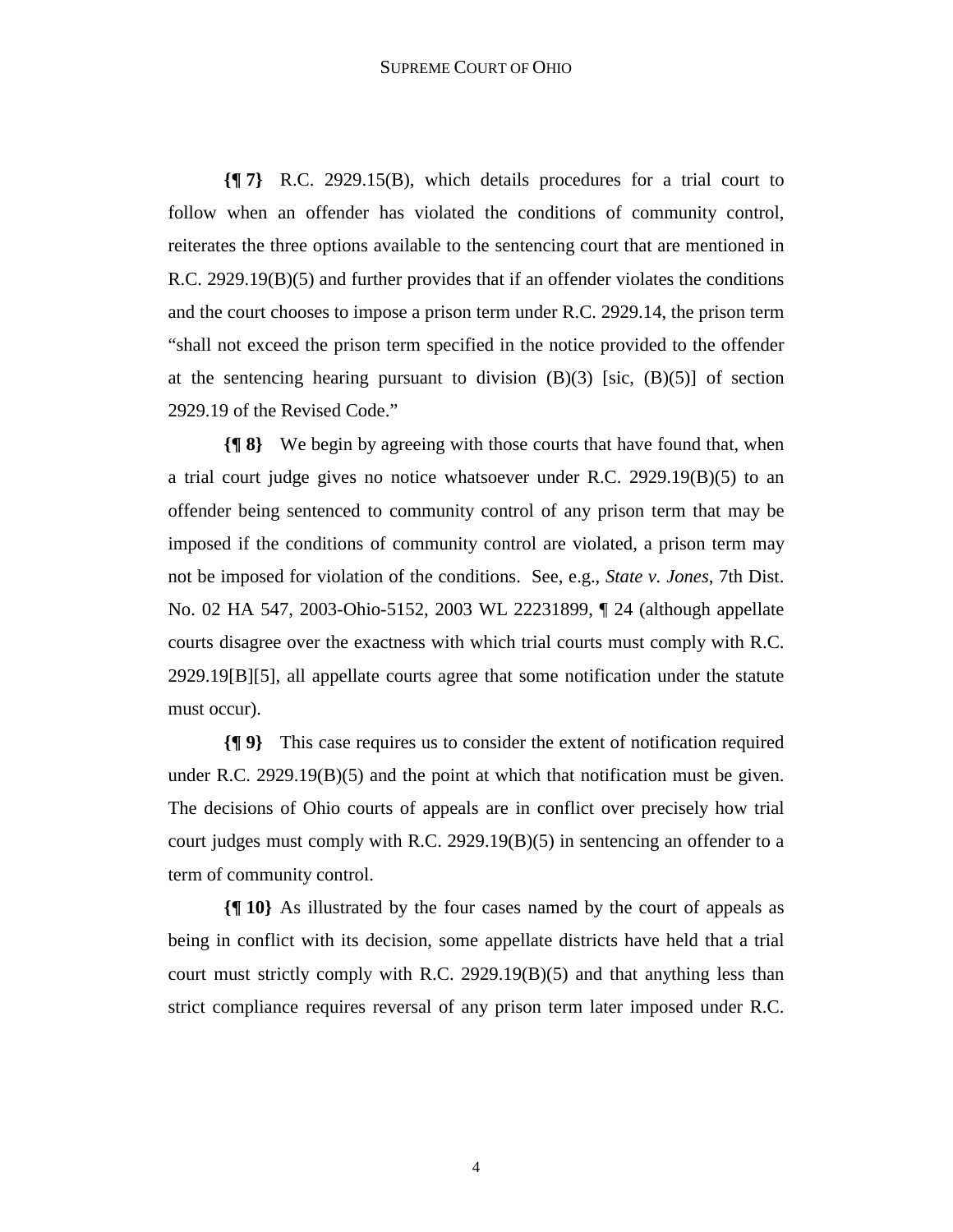2929.15(B) for the offender's violation of community control conditions. See, e.g., *Grodhaus*, 144 Ohio App.3d 615, 761 N.E.2d 80.

**{¶ 11}** Other courts of appeals have allowed a trial court judge some leeway in complying with R.C. 2929.19(B)(5) and in informing an offender of the "specific prison term" that may be imposed if the offender violates community control. See, e.g., *State v. Housley*, 12th Dist. No. CA2002-07-060, 2003-Ohio-2223, 2003 WL 2012623.

III. Elements of Statutory Compliance

**{¶ 12}** Before considering substantial compliance, we first examine the elements of full compliance under R.C. 2929.19(B)(5).

**{¶ 13}** There are two main variables to examine in evaluating a trial court's compliance with the notification requirement of R.C. 2929.19(B)(5). The first is, when was the notification given (e.g., at a plea hearing, at the sentencing hearing, in a journal entry, or at some other point)? The second is, exactly what language did the trial court use in the notification? For example, did the trial court affirmatively and explicitly notify the offender of a specific number of months or years the offender would face if community control conditions were violated, or did the court simply notify the offender that he or she would get "the maximum"? Did the court give the offender a range of possible terms such as "six to twelve months," or tell the offender that he or she faced "up to" a particular length of time, such as "up to twelve months"? Or did it use some other language to convey the term faced?

### A. Time of Notification

**{¶ 14}** This court recently considered whether a trial court imposing consecutive sentences, or imposing a nonminimum sentence on a first offender, must fulfill certain statutory sentencing obligations at the sentencing hearing, or whether the court may choose to fulfill those requirements either at the sentencing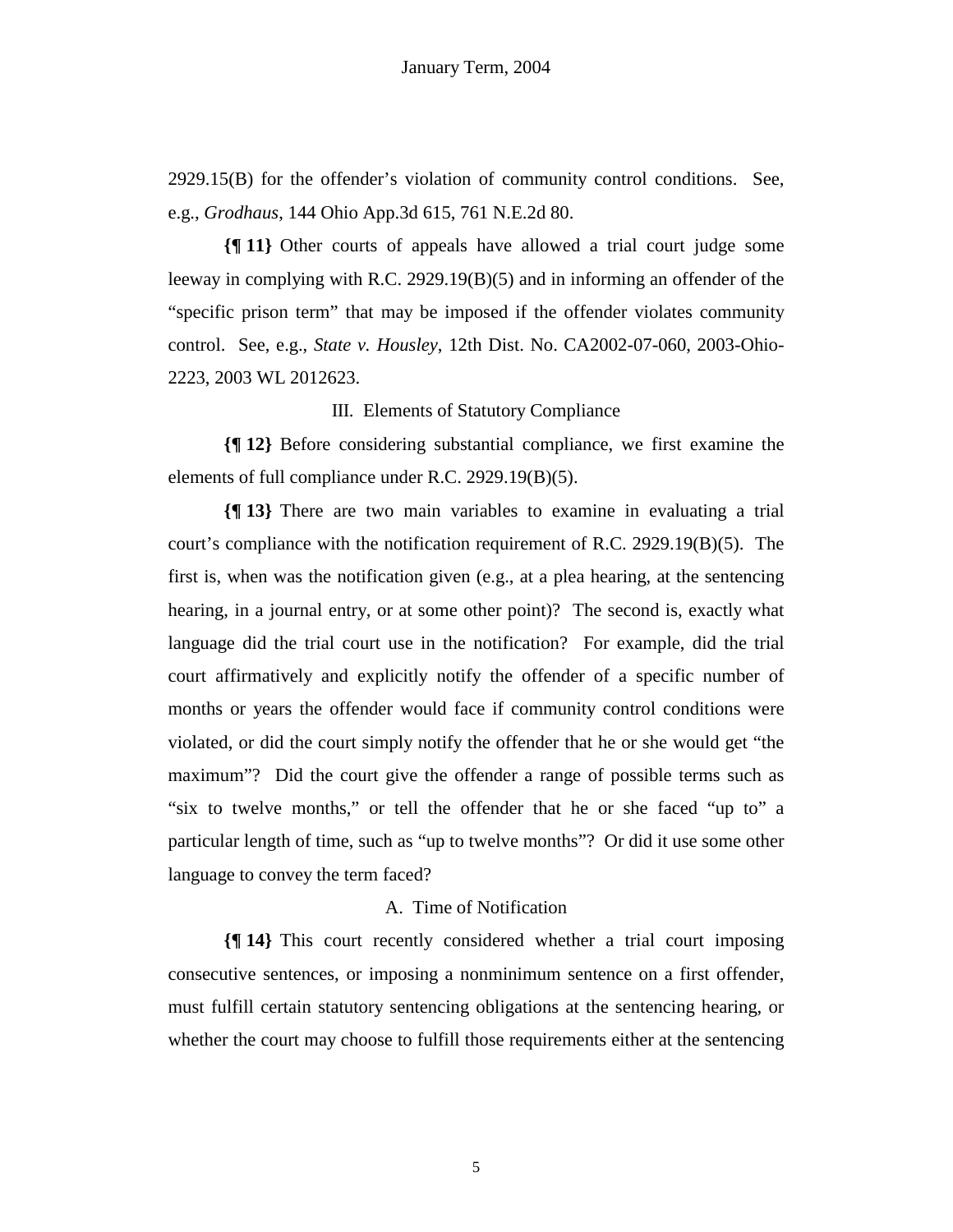hearing or in a written journal entry. *State v. Comer*, 99 Ohio St.3d 463, 2003- Ohio-4165, 793 N.E.2d 473. This court held that when imposing consecutive sentences, a trial court must make its findings under R.C.  $2929.14(E)(4)$  and give reasons supporting the findings under R.C. 2929.19 $(B)(2)(c)$  at the sentencing hearing. Id. at paragraph one of the syllabus. This court also held that when imposing a nonminimum sentence on a first offender, a trial court must make its findings under R.C. 2929.14(B) at the sentencing hearing. Id. at paragraph two of the syllabus.

**{¶ 15}** The reasoning in *Comer* applies in considering when the trial court must provide the notification required under R.C. 2929.19(B)(5) in sentencing an offender to community control. Accordingly, we hold that, pursuant to R.C. 2929.19(B)(5), a trial court sentencing an offender to a community control sanction is required to deliver the statutorily detailed notifications at the sentencing hearing.

**{¶ 16}** The state, recognizing *Comer*'s impact on this question, has conceded that the journal entry in this case did not impart the statutorily required notification. The state therefore agrees with appellant that R.C.  $2929.19(B)(5)$ was not followed. As the state indicates, the court of appeals focused on the trial court's journal entry, filed after the combined plea and sentencing hearing, to support the trial court's compliance with R.C.  $2929.19(B)(5)$ . The court of appeals' conclusion was incorrect.

**{¶ 17}** Furthermore, in light of our explicit holding based on *Comer* that compliance with R.C. 2929.19(B)(5) must come at the sentencing hearing, we find that notification generally is deficient when the trial court's statement to an offender of a possible term of imprisonment occurs at a plea hearing and is not repeated at a later sentencing hearing. See *State v. Larson*, 12th Dist. No. CA-2003-07-059, 2004-Ohio-700, 2004 WL 292094, ¶ 12 ("R.C. 2929.19[B][5]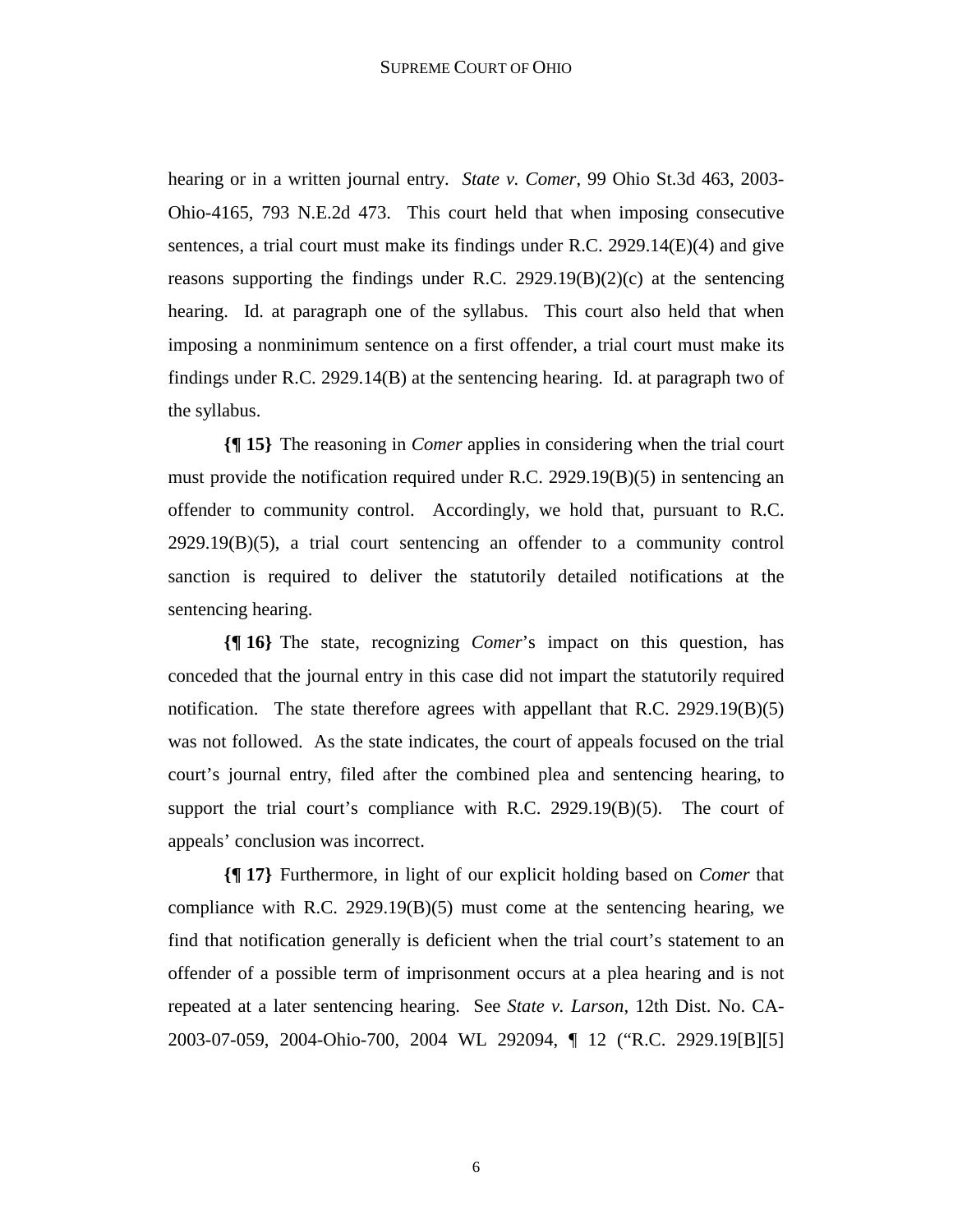expressly calls for notice to be provided at sentencing and not at a plea hearing or in the sentencing entry"). $\frac{1}{1}$ 

**{¶ 18}** Given the above, notification given in a court's journal entry issued after sentencing does not comply with R.C. 2929.19(B)(5). Nor do statements made to an offender at a separate plea hearing. However, in some cases, as will be discussed later, the statements made at the plea hearing or other notifications to the offender *may* be used to clarify or supplement what is said later at the sentencing hearing to the offender.

## B. Language Used in Notifying

**{¶ 19}** Having established that the statutory scheme envisions the sentencing hearing itself as the time when the notification must be given, we next consider what language the trial court should use. By choosing the word "specific" in R.C. 2929.19(B)(5) to describe the notification that a trial judge must give when sentencing an offender to community control, the General Assembly has made clear that the judge shall, in straightforward and affirmative language, inform the offender at the sentencing hearing that the trial court will impose a definite term of imprisonment of a fixed number of months or years, such as "twelve months' incarceration," if the conditions are violated. To comply with the literal terms of the statute, the judge should not simply notify the offender that if the community control conditions are violated, he or she will receive "the maximum," or a range, such as "six to twelve months," or some other indefinite term, such as "up to 12 months." The judge is required to notify the offender of the "specific" term the offender faces for violating community control.

**{¶ 20}** If the conditions of community control are violated, R.C. 2929.15(B) provides the trial court a great deal of latitude in sentencing the

<u>.</u>

<sup>1.</sup> We recognize that in this case, the trial court proceeded to sentence appellant immediately after the plea hearing was held. In this situation, we see no reason to consider the plea hearing and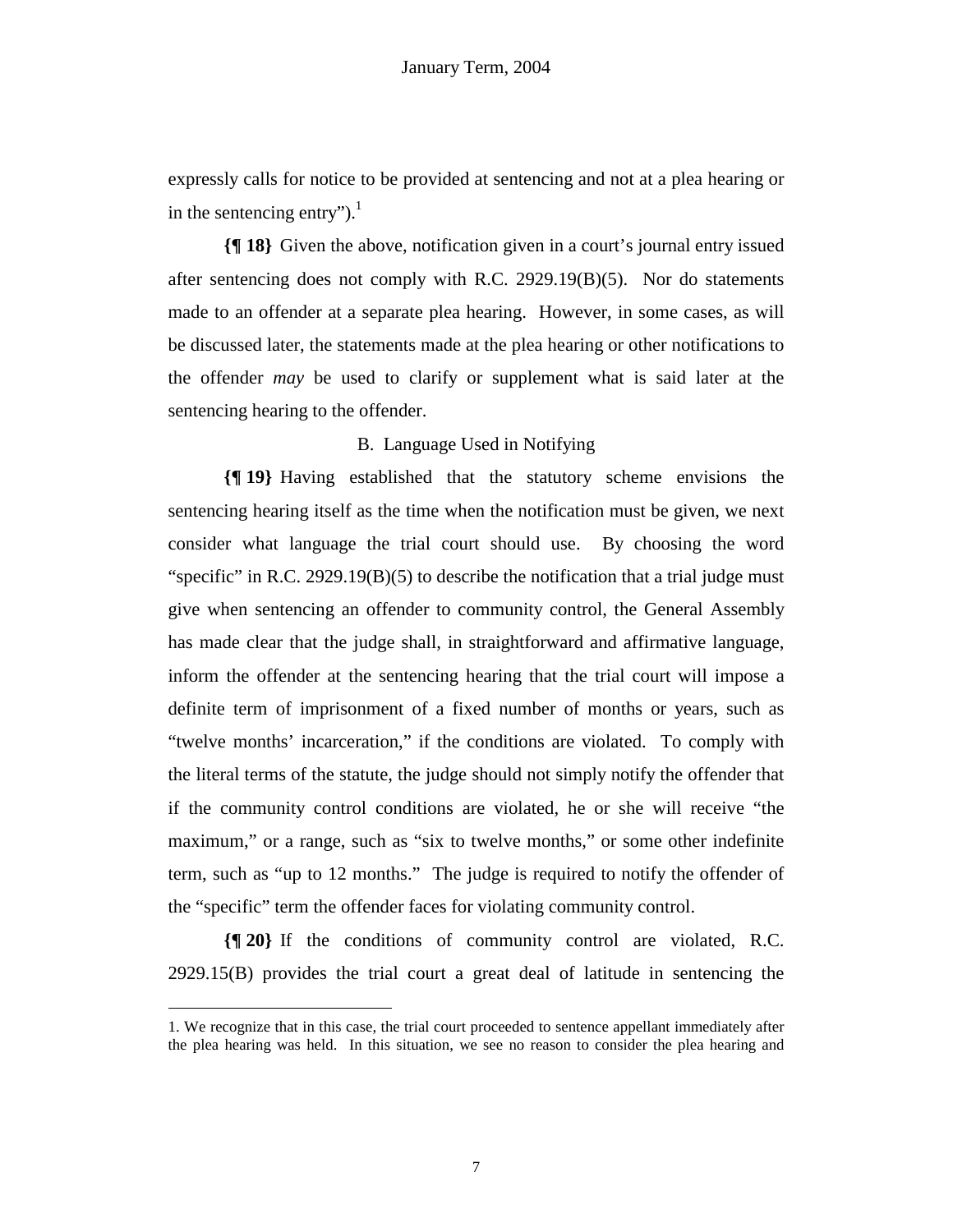offender. R.C. 2929.15(B) requires the court to consider both the seriousness of the original offense leading to the imposition of community control and the gravity of the community control violation. It should be noted that, in addition to a sentencing proceeding under R.C. 2929.15(B), a violation of the conditions may give rise to a separate prosecution as an offense in its own right.

**{¶ 21}** A legitimate concern raised by the statutory procedure is that, while R.C. 2929.19(B)(5) requires the judge to state the "specific term" the offender faces in the event of a violation, that term is not necessarily what the offender will receive if a violation occurs. When the trial court first imposes the conditions for community control, the court has no way of predicting what the violation might be. Recognizing that community control violations can range from relatively minor to very major and that the conditions imposed vary greatly depending upon the facts of each case, R.C. 2929.15(B) gives the trial judge wide discretion when sentencing a violator.

**{¶ 22}** Under R.C. 2929.15(B), the trial court may impose (1) a longer time of community control under the same sanction, (2) a more restrictive sanction, thereby changing the conditions of community control, or (3) a prison term. If the trial judge chooses a prison term, the term imposed may not exceed the term the offender was originally notified of under R.C. 2929.19(B)(5). Because the trial judge is not required to choose a prison term under R.C. 2929.15, it follows that the trial judge could choose to impose a lesser term of imprisonment than the one the offender was informed of under R.C. 2929.19(B)(5).

**{¶ 23}** R.C. 2929.19(B)(5) notification is meant to put the offender on notice of the *specific* prison term he or she faces if a violation of the conditions occurs. However, from the trial court's perspective, the notice does little more

sentencing hearing to be two separate hearings for purposes of R.C. 2929.19(B)(5).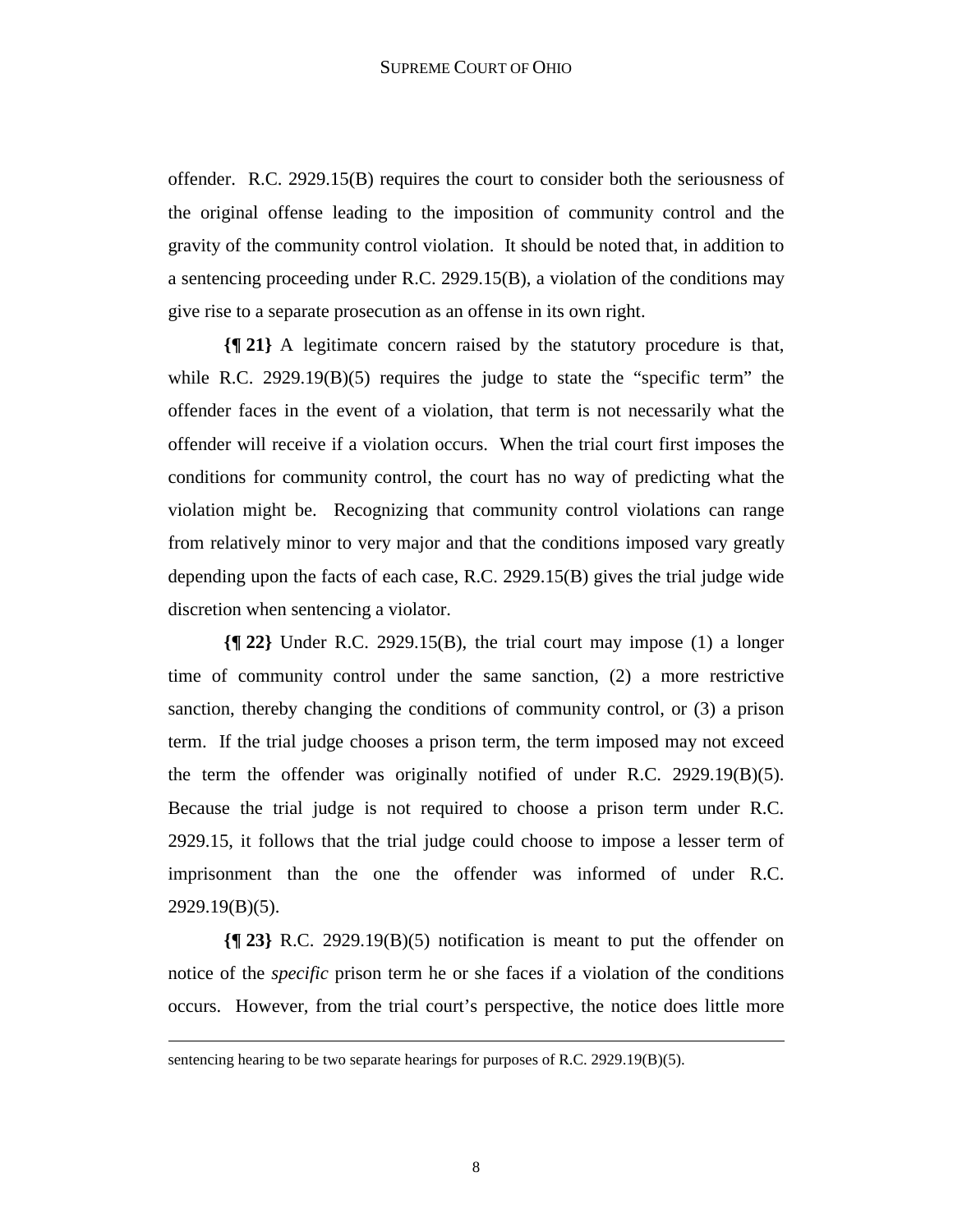than set a ceiling on the potential prison term, leaving the court with the discretion to impose a lesser term than the offender was notified of when a lesser term is appropriate. As the court of appeals did in the instant case, some courts have focused on this factor to support a substantial-compliance approach to the "specific prison term" notification requirement of R.C. 2929.19(B)(5). See, e.g., *Housley*, 2003-Ohio-2223, 2003 WL 2012623 ¶ 14 (finding no prejudice to the offender for less than literal compliance). Even though the state in this case has conceded that the notice given did not comply with R.C. 2929.19(B)(5) due to its timing, the state supports the substantial-compliance approach taken by the court of appeals below and by other courts.

# IV. Reasons for Strict Compliance

**{¶ 24}** While we recognize the statutory complexities that have caused some courts to reject a strict-compliance view of R.C. 2929.19(B)(5) as overly literal, we cannot accept a substantial-compliance interpretation. The General Assembly has explicitly set forth the "specific prison term" requirement and has used the word "shall" to indicate the mandatory nature of the provision. What the statute requires is clear, although reasonable minds could differ on how important this requirement is in the grand scheme of R.C. Chapter 2929. We will not interpret such a clear statute to mean anything other than what it unmistakably states. See *Comer*, 99 Ohio St.3d 463, 2003-Ohio-4165, 793 N.E.2d 473, at ¶ 20 (when the intent of a statute is clear, it must be enforced as written). To do so would be to rewrite a statute that is clear on its face.

**{¶ 25}** Our interpretation squares with a dominant purpose of current sentencing procedures, truth in sentencing, which aims to eliminate indefinite sentences in favor of specific terms, to increase certainty and predictability in sentencing. See *Woods v. Telb* (2000), 89 Ohio St.3d 504, 508, 733 N.E.2d 1103. The General Assembly has entrusted considerable discretion to trial judges who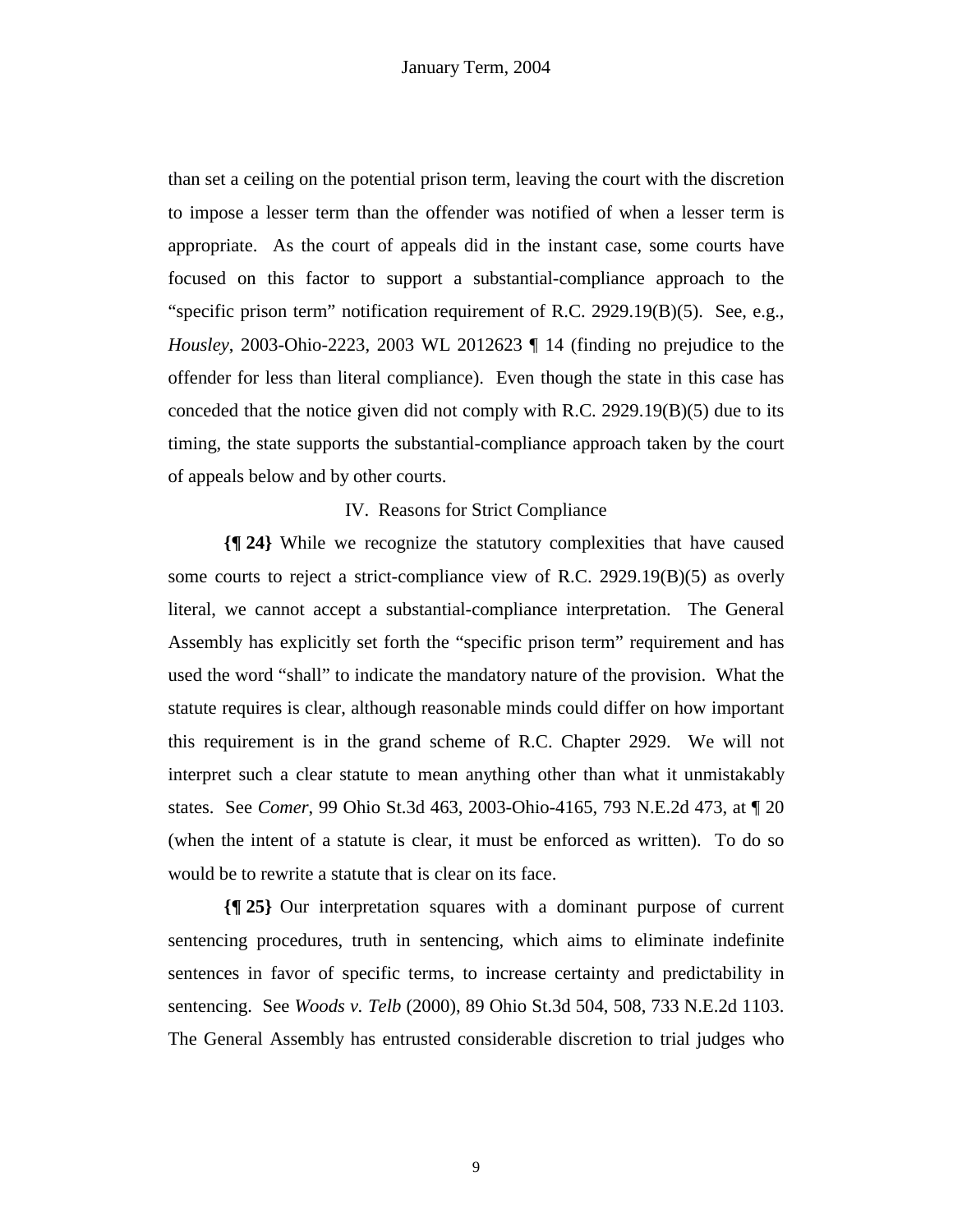sentence community control violators under R.C. 2929.15(B), thus seeming to downplay definiteness in sentencing due to the unpredictability of what a violation might be. Despite that discretion, R.C. 2929.19(B)(5)'s "specific term" requirement is clear on its face, and the General Assembly's direction that, at the time of the initial sentencing to community control, the offender should be informed of the definite prison term that awaits if community control is violated is totally consistent with the overall scheme of R.C. Chapter 2929.

**{¶ 26}** A recurrent scenario involves a trial court that gave notice to the offender under R.C. 2929.19 $(B)(5)$  that the trial court would impose "up to" a certain number of months or years for a violation. See, e.g., *Grodhaus*, 144 Ohio App.3d at 616, 761 N.E.2d 80 (trial court failed to comply with R.C. 2929.19[B][5] when court warned offender it would impose "a prison term of up to five years" for a violation of community control); *Housley,* 2003-Ohio-2223 (adequate compliance found when trial court informed the offender it could impose any term up to the five-year maximum). Another typical scenario involves the trial court's informing the offender of a range that the prison term imposed would fall within if the conditions are violated. The trial court's journal entry in this case followed this approach, stating that appellant faced "6 to 12 months" for a violation of community control. As discussed above, this notice was ineffective because it did not occur at the sentencing hearing, but under the court of appeals' general approach to the certified issue, that court would surely have found the same statement sufficient to comply with R.C. 2929.19(B)(5) if it had occurred at the sentencing hearing.

**{¶ 27}** We determine that because R.C. 2929.19(B)(5) is so clear in requiring that the offender be notified of the specific term that awaits a violation of community control, the above scenarios simply stray too far from the statutory text to constitute compliance.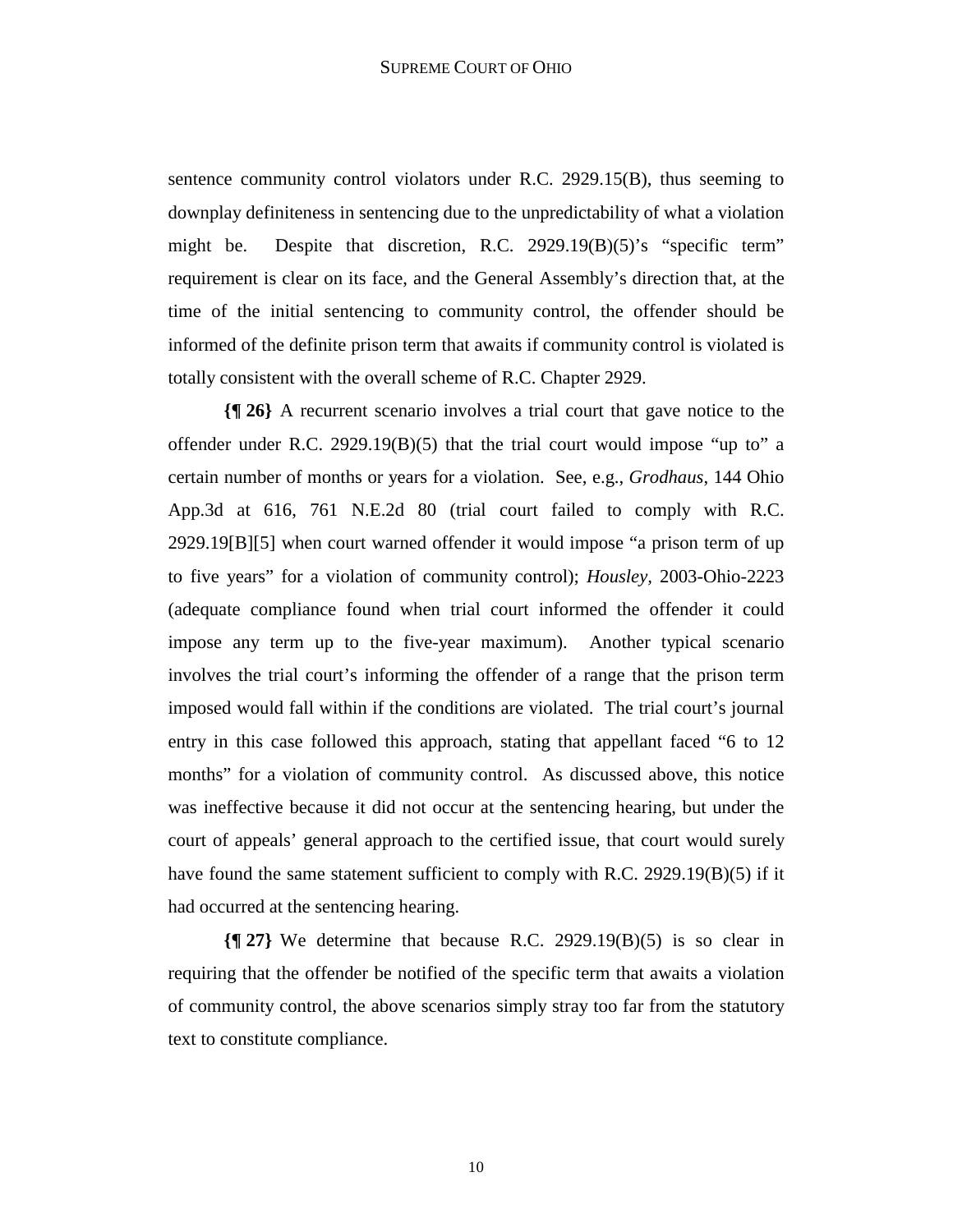**{¶ 28}** In reviewing the cases, we note that much of the difficulty in complying with R.C. 2929.19 $(B)(5)$  has occurred as judges adapt to the new sentencing procedures. While community control is similar to the former concept of probation, there are significant differences between the two. These differences require a trial judge imposing community control to focus with special care on the relevant statutes and not to approach it as a form of probation.

**{¶ 29}** For all the foregoing reasons, we hold that pursuant to R.C.  $2929.19(B)(5)$  and  $2929.15(B)$ , a trial court sentencing an offender to a community control sanction must, at the time of the sentencing, notify the offender of the specific prison term that may be imposed for a violation of the conditions of the sanction, as a prerequisite to imposing a prison term on the offender for a subsequent violation.

**{¶ 30}** We recognize that a trial court could simply inform every offender that he or she will receive whatever definite term is the allowable maximum and thereby retain full discretion in every case to impose that term should the violation of the conditions of community control be serious. For example, in this case, the trial court could have informed the offender at the initial sentencing hearing that if he violated the conditions of his community control, it would impose a "specific term" of 12 months' incarceration, the maximum term allowed for a fifth-degree felony under R.C. 2929.14(A)(5).

**{¶ 31}** The parties have pointed out nothing in R.C. Chapter 2929 that would explicitly forbid such a practice. However, the intent underlying R.C.  $2929.19(B)(5)$  is obviously for the trial court to predict what the consequences should be for a possible future violation of the conditions and to assign a numbered specific term consonant with its prediction. Even though this prediction is necessarily speculative, a trial court that simply notifies every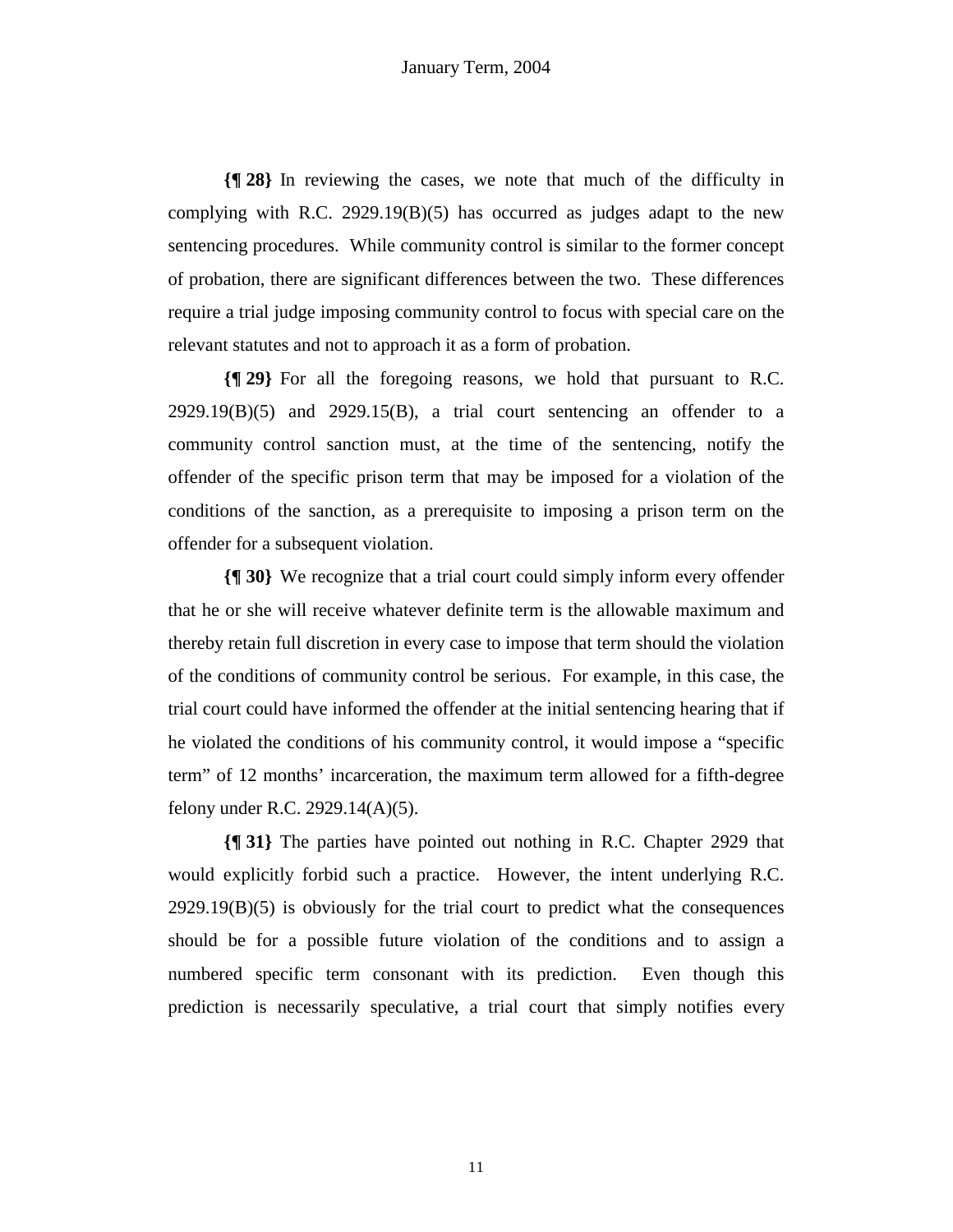offender of the maximum term in all cases would not be conscientiously implementing the intent of R.C. Chapter 2929.

**{¶ 32}** Although this opinion has focused on the necessity of strict compliance with R.C. 2929.19(B)(5) and imparting the statutory notice at the sentencing hearing, there are some situations in which we believe that something less than strict compliance will suffice. One such situation would involve an offender who is informed prior to sentencing (e.g., at a plea hearing) what the specific maximum term would be, and then at sentencing, the trial court definitively states that it will impose "the maximum" prison term if community control is violated, without stating what the maximum is. It would be overly rigid in that case to find that the offender's knowledge of the maximum term for the offense would not satisfy the notice requirement of R.C. 2929.19(B)(5).

**{¶ 33}** When a trial court makes an error in sentencing a defendant, the usual procedure is for an appellate court to remand to the trial court for resentencing. See R.C. 2953.08(G); *Comer*, 99 Ohio St.3d 463, 2003-Ohio-4165, 793 N.E.2d 473, at ¶ 10, 23, 27. In community control sentencing cases in which the trial court failed to comply with R.C. 2929.19 $(B)(5)$ , however, a straight remand can cause problems. Due to the particular nature of community control, any error in notification cannot be rectified by "renotifying" the offender. When an offender violates community control conditions and that offender was not properly notified of the specific term that would be imposed, an after-the-fact reimposition of community control would totally frustrate the purpose behind R.C. 2929.19(B)(5) notification, which is to make the offender aware *before a violation* of the specific prison term that he or she will face for a violation. Consequently, where no such notification was supplied, and the offender then appeals after a prison term is imposed under R.C. 2929.15(B), the matter must be remanded to the trial court for a resentencing under that provision with a prison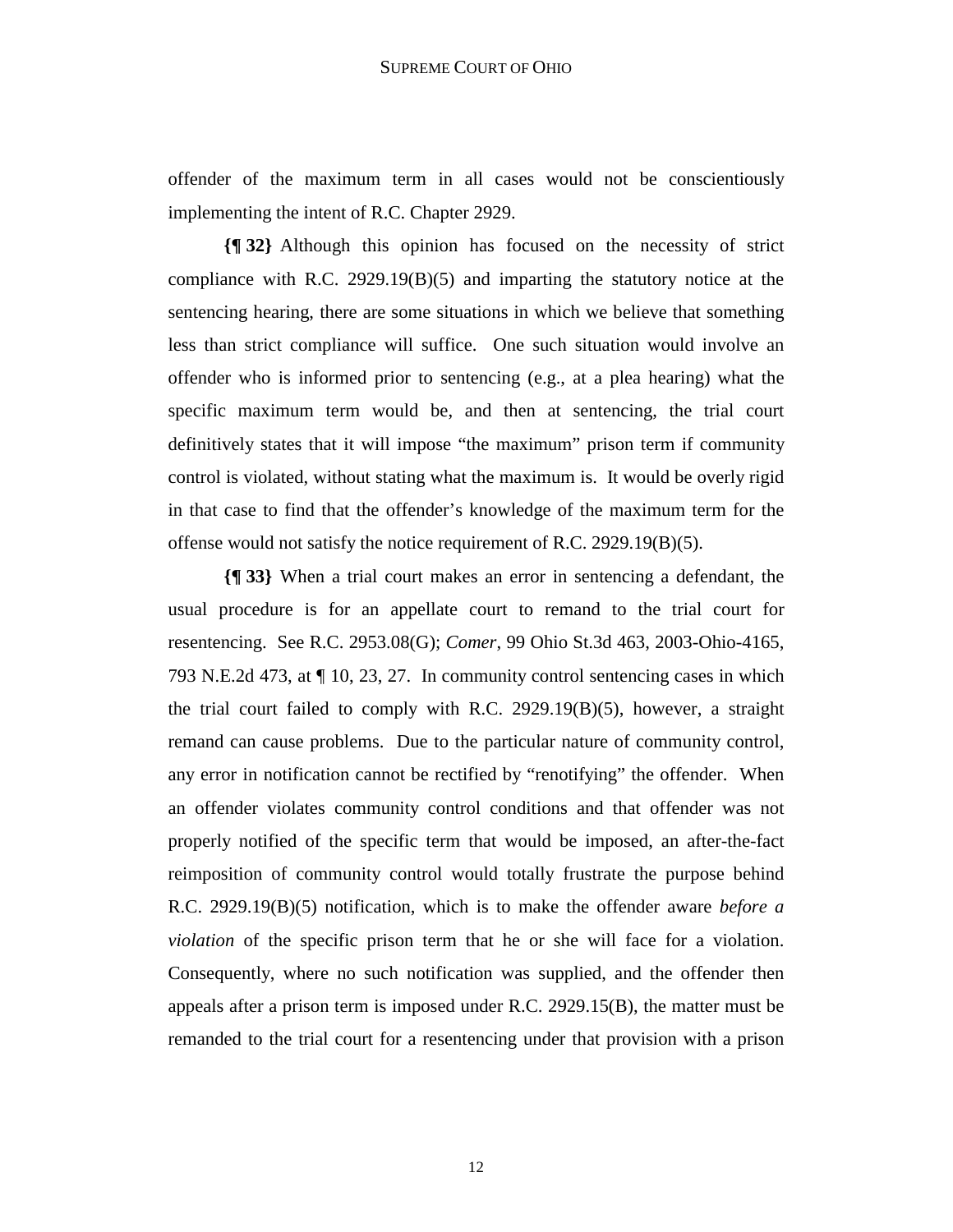term not an option.<sup>2</sup> In this case, since the prison term has already been served, there will be no remand for resentencing.

**{¶ 34}** Based on all of the foregoing, the judgment of the court of appeals is reversed.

Judgment reversed.

 MOYER, C.J., F.E. SWEENEY, PFEIFER and O'CONNOR, JJ., concur. LUNDBERG STRATTON, J., concurs in part and dissents in part. O'DONNELL, J., concurs in paragraph one of the syllabus only.

### **LUNDBERG STRATTON, J., concurring in part and dissenting in part.**

\_\_\_\_\_\_\_\_\_\_\_\_\_\_\_\_\_\_

**{¶ 35}** Although I concur in paragraph one of the syllabus, I respectfully dissent from paragraph two. I disagree with the majority's holding that R.C. 2929.15(B) and 2929.19(B)(5) require the trial court to notify the offender of the *specific* prison term that may be imposed for a violation of the conditions of the sanction as a prerequisite to imposing a prison term on the offender for a later violation.

**{¶ 36}** In my view, the goal of R.C. 2929.19(B)(5) is to put the criminal defendant on notice, at the time of the sentencing hearing, of the length of prison term possible if the defendant violates a community control sanction. Moreover, I believe that the plain language of the statute supports this interpretation. If the General Assembly had intended to require notification of the specific prison sentence that would be imposed for violation of a specific community control

<sup>2.</sup> When a trial court sentences an offender who has violated conditions of community control and the defendant did not receive notice of the specific term under R.C. 2929.19(B)(5) so that a prison term is not an option, the trial court at the R.C. 2929.15 sentencing must choose one of the other options under R.C. 2929.15(B) (imposing a longer time under the same sanction or imposing a more restrictive sanction). We do not reach the issue of whether a trial judge who, in that situation, at the time of the R.C. 2929.15(B) sentencing, informs the offender of the specific term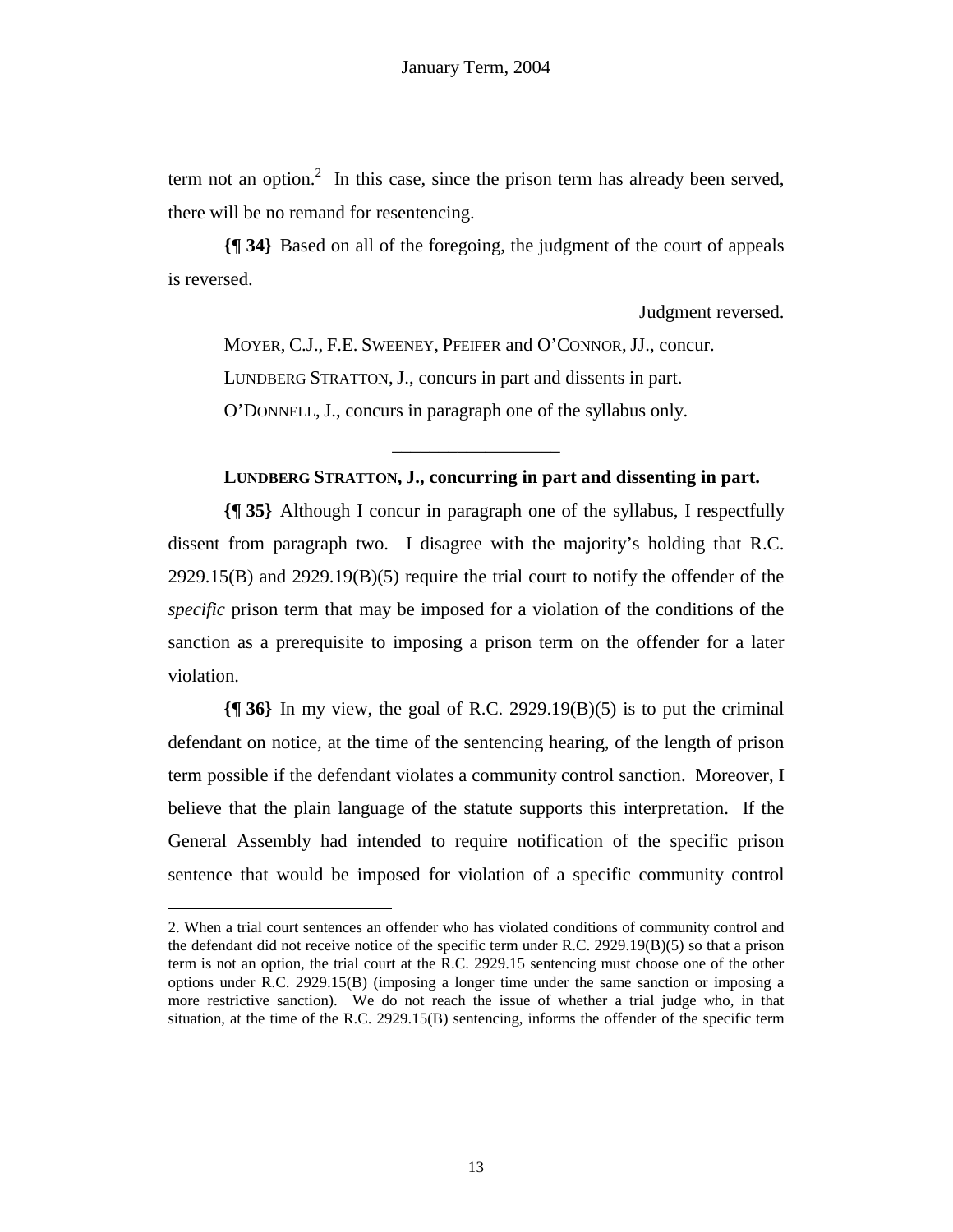sanction, it could have done so by using the phrase "will be imposed" rather than "may be imposed."

**{¶ 37}** Moreover, I do not believe that the majority's interpretation was intended by the General Assembly. A trial court has no way of predicting a defendant's future behavior. Thus, the sentencing court has no way of knowing whether the defendant will violate community control, and if so, how serious the violation will be. The majority's reading of the statutes today ties the hands of the trial court.

**{¶ 38}** The majority recognizes that a trial court could simply inform every offender that he or she will receive whatever definite term is the allowable maximum and thereby retain full discretion in every case to impose that term should the violation of the conditions of community control be serious. But the majority contends that in doing so, a trial court would not be "conscientiously implementing the intent of R.C. Chapter 2929." It would be difficult to imagine a scenario where trial courts would not choose this option, since courts can always sentence the offender to less than the original term.

**{¶ 39}** In my view, the trial court's journal entry put Brooks on notice that he could receive a prison term of six to twelve months if he violated community control, and this was in compliance with R.C. 2929.19(B)(5). Further, I agree with the reasoning in *State v. Housley*,  $12^{th}$  Dist. No. CA2002-07-060, 2003-Ohio-2223, 2003 WL 2012623, where the court held that "[w]hile R.C. 2929.15(B) clearly prevents a sentencing court from 'sentencing a community control violator to a longer prison term than it originally notified the violator of at the time of the violator's sentencing hearing,' there is no similar language preventing the court

he or she faces for a violation of the conditions of community control may subsequently impose a prison term if the offender violates conditions of community control a second time.